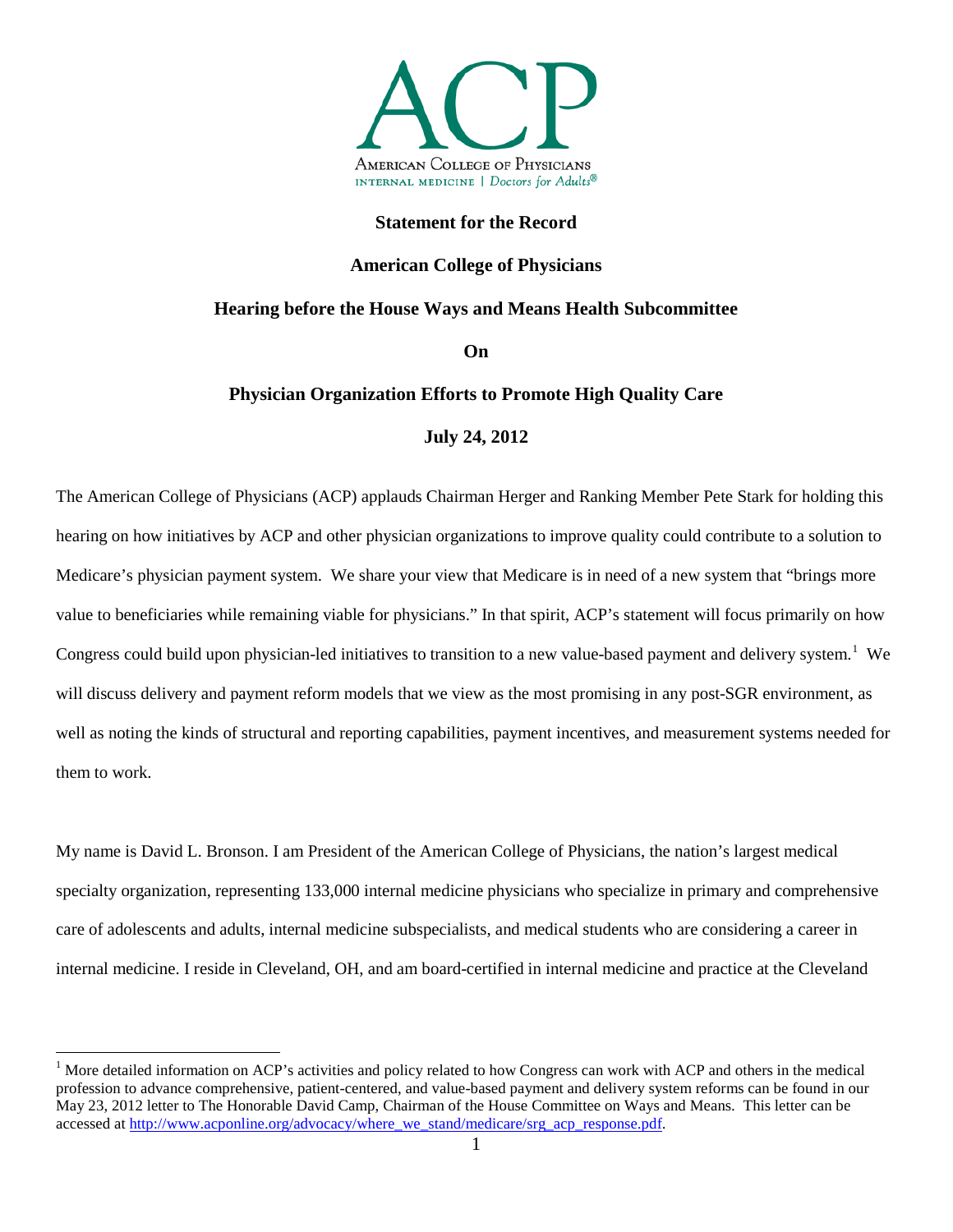Clinic. I am also President of the Cleveland Clinic Regional Hospitals and a professor of medicine at the Cleveland Clinic Lerner College of Medicine of Case Western Reserve University.

Our testimony offers the following for the Subcommittee's consideration:

- 1. Discussion of why fundamental payment and delivery system reform is imperative.
- 2. Principles for transitioning to value-based payment and delivery system reforms, based on physician-led initiatives in the private and public sector to improve quality and lower costs.
- 3. Assessment of specific payment and delivery system reform models, in both the private and public sectors, which could be the basis for transitioning to fundamental reform.
- 4. Summary of ACP's many initiatives to develop evidence-based guidelines of care; to help physicians incorporate evidence-based, high value care into their practices; and to assist practices in moving toward value-based models.
- 5. Developing payment policies to support physician-led programs to promote high value care.
- 6. Leveraging and improving existing quality improvement/value-based payment programs.
- 7. Suggestions on a legislative framework to transition to better payment models.

# **WHY FUNDAMENTAL PAYMENT AND DELIVERY SYSTEM REFORM IS IMPERATIVE**

Fundamental reform of the Medicare payment system is long overdue, including repeal of Medicare's Sustainable Growth Rate (SGR). For more than a decade, the SGR has caused annual scheduled cuts in payments to physicians, endangering access to care, destabilizing the program, and creating barriers for physicians to develop the practice capabilities to improve clinical quality and effectiveness. Repeal of the SGR is essential, and we hope that it can be achieved this year.

But repeal of the SGR alone will not move Medicare to better ways to organize, deliver, and pay for care provided to Medicare enrollees. Accordingly, our testimony will focus on how to get from here to there, from a fundamentally broken physician payment system to one that is based on the value of services to patients, including immediate and longer-term steps that build upon successful physician-led initiatives in the private and public sectors.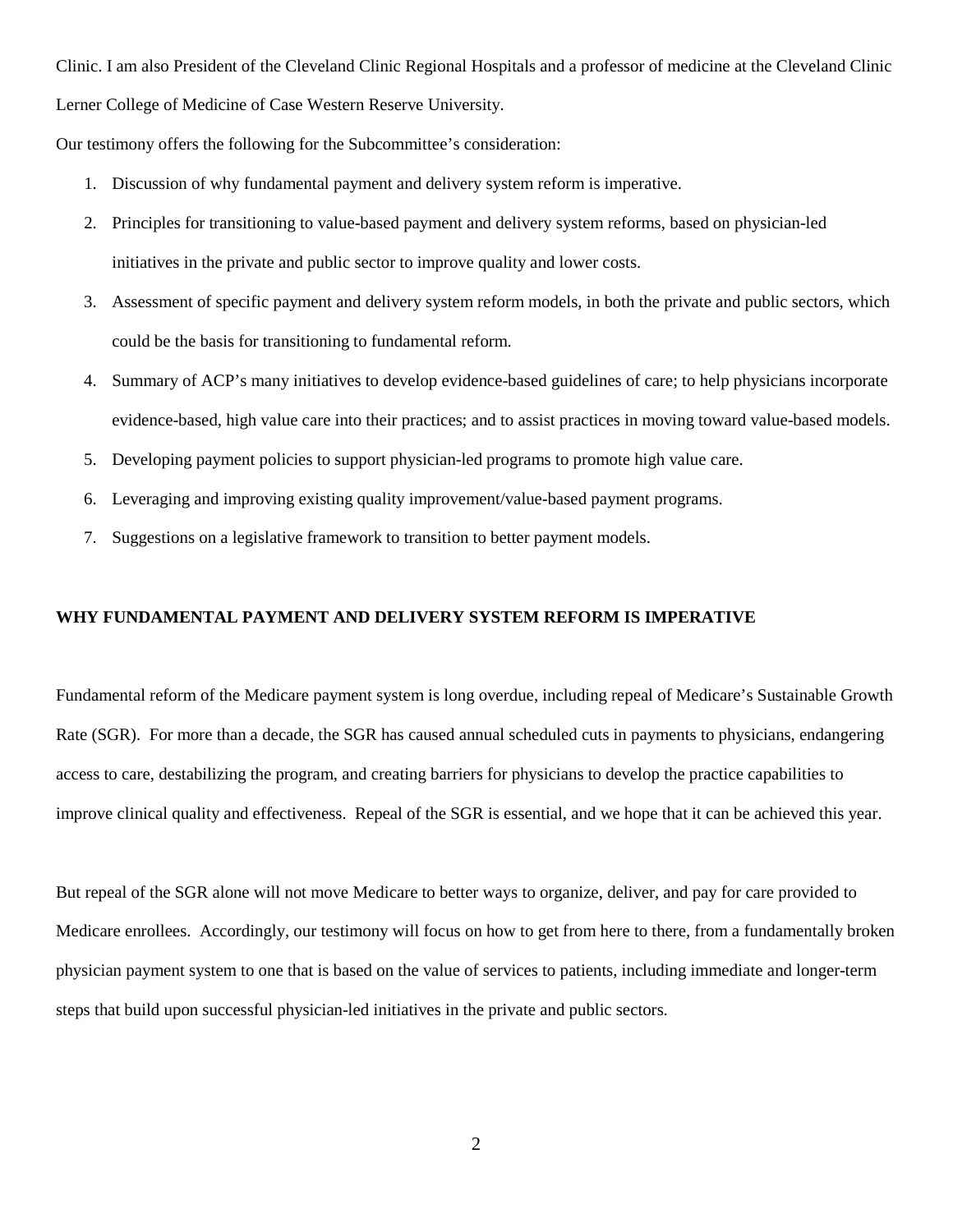#### **PRINCIPLES TO CREATE A TRANSITIONAL VALUE-BASED PAYMENT INITIATIVE**

ACP believes that steps can be taken over the next 1-5 years, while providing physicians and patients with a necessary period of stable payments, to start more physicians on the road to better payment models, and reward "early adapters" who already have taken the leadership and risk of participating in new value-based payment and delivery models. During such a transitional period, we propose that physicians get higher updates for demonstrating that they have successfully participated in an approved transitional quality improvement (QI) or value-based payment (VBP) program. We begin by offering the following principles for developing a transitional QI/VBP program, and then we provide an assessment of specific physician-led models that could be incorporated into such a transitional QI/VBP program:

- 1. ACP supports, in concept, the idea of providing an opportunity for performance-based updates based on successful participation in an approved transitional QI/VBP initiative that meets standards relating to the effectiveness of each program, building on successful models in the public and private sectors.
- 2. Transitional performance-based update programs should be incorporated into a broader legislative framework to stabilize payments and transition to new models. This is important so that physicians and the Medicare program have a clear "destination" and pathway to achieving it, even as physicians begin the journey through the transitional QI/VBP initiative.
- 3. The transitional QI/VBP program should include models for which extensive data and experience already exist, and that can more readily be scaled up for broader adoption by Medicare. Specifically, these could include participation in the Patient Centered Medical Home (PCMH) and Patient-Centered Medical Home Neighborhood (PCMH-N) models, as determined by practices meeting designated standards through a deemed accreditation body and/or standards to be developed by the Secretary with input from the medical profession. Participation in other established models that have demonstrated the potential to improve care coordination, such as Accountable Care Organizations (ACOs), bundled payments, and global primary care payments should also be considered for inclusion in a transitional QI/VBP program. In addition, physicians who agree to incorporate programs, like ACP's High Value, Cost-Conscious Care Initiative, into their clinical practice through shared decision-making with patients, might also qualify for a transitional QI/VBP payment. We discuss these initiatives in more detail later in our testimony.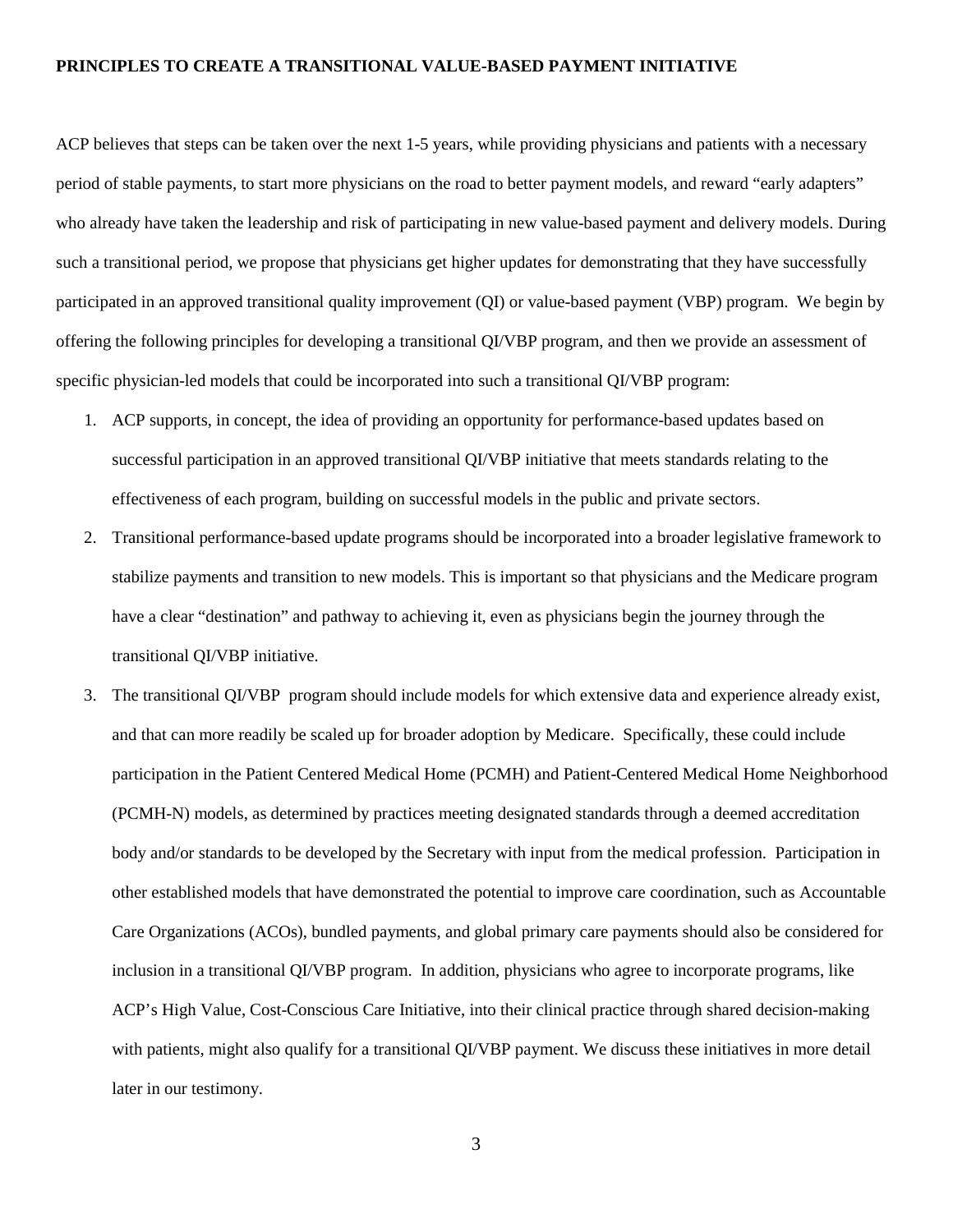- 4. Existing QI/VBP payment models—the Medicare Physician Quality Reporting System (PQRS), e-prescribing (e-RX), and meaningful use (MU) programs—if included in a transitional performance-based payment update program, should be improved to harmonize measures and reporting to the extent possible and to establish a consistent incentive program across all elements. Efforts should also be made to align them with specialty boards' maintenance of certification programs. Later in our testimony, we provide specific recommendations on leveraging and improving such programs.
- 5. Transitional performance-based updates could be tiered so that programs that provide coordinated, integrated, and patient-centered care get a higher performance update than less robust programs built on the current, silo-ed feefor-service system.
- 6. Performance-based payment updates should be in addition to a higher "floor" on payments for undervalued primary care/preventive/and coordinated care services, not limited by physician specialty, so that any physician who principally provides such undervalued services could qualify for the higher update. This is important to address the continued under-valuation of these critically important services, even as payments also begin to reflect physician participation in the transitional QI/VBP initiative.
- 7. For a transitional QI/VBP program to be effective in improving quality, CMS will need to improve its ability to provide "real time" data to participating physicians and practices. A method will need to be created to map practice-level participation in a transitional QI/VBP initiative to the individual physician updates under the Medicare Physician Fee Schedule.

ACP welcomes the opportunity to work with the Subcommittee and other physician organizations to develop the details of a transitional QI/VBP initiative that builds upon the successful physician-run models, including PCMHs and PCMH-Ns, as discussed below.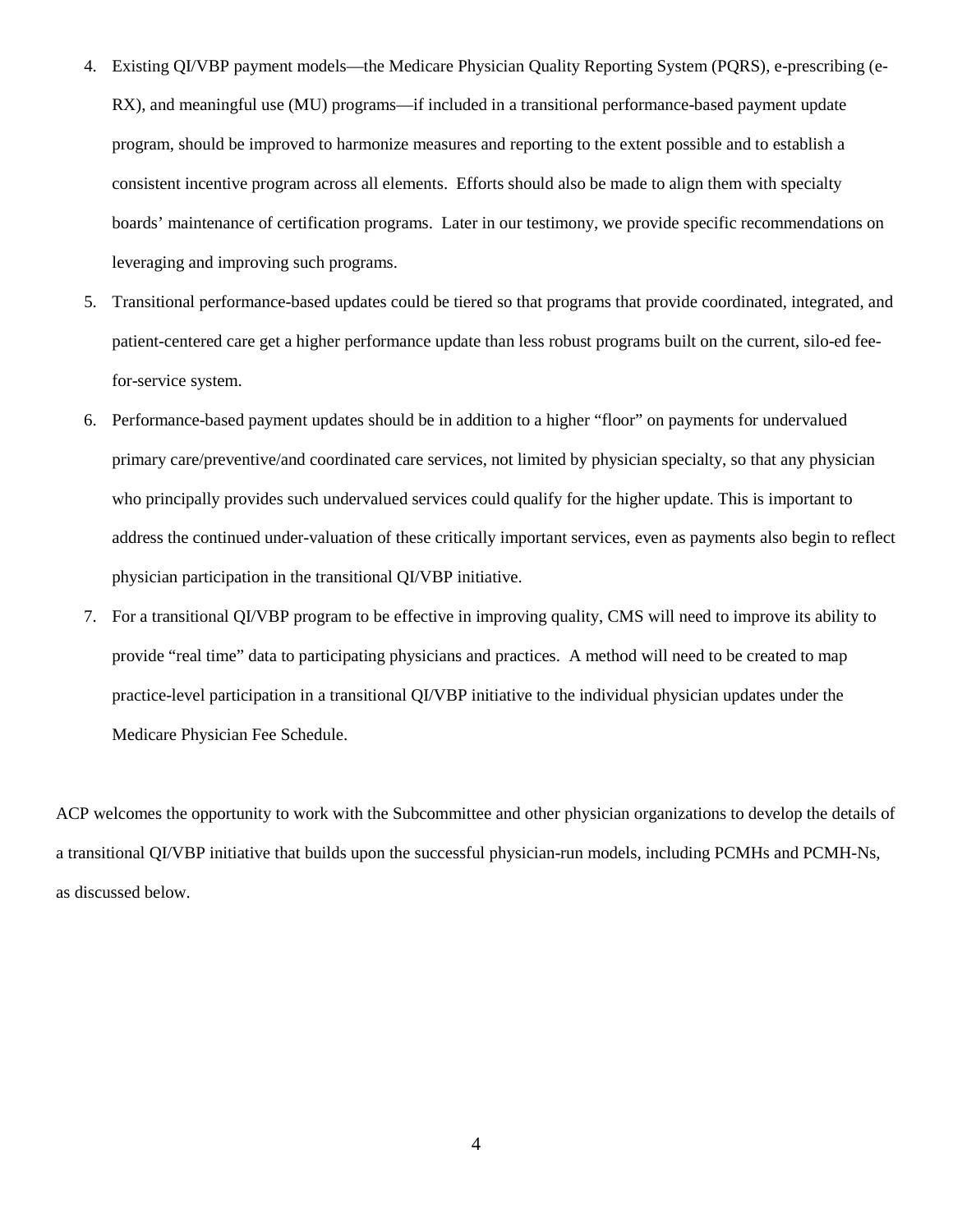# **SPECIFIC PAYMENT AND DELIVERY REFORMS THAT CAN SERVE AS THE BASIS FOR A TRANSITIONING TO FUNDAMENTAL REFORM**

# *1. Patient-Centered Medical Home (PCMH)*

The PCMH is an approach to providing comprehensive primary care in a setting that focuses on the relationships between patients, their primary care physician, and other health professionals involved in their care. Key attributes of the PCMH promote health care delivery for all patients though all stages of life. It has its origins in the "Joint Principles of the Patient-Centered Medical Home" adopted by ACP, the American Academy of Family Physicians (AAFP), the American Academy of Pediatrics (AAP), and the American Osteopathic Association (AOA), and in the American Academy of Pediatrics' (AAP) decades-long efforts to create medical homes for children with special health care needs.<sup>[2](#page-4-0)</sup> Care through a PCMH is characterized by the following features: a personal physician for each patient; a physician-directed medical practice, where the personal physician leads a team of individuals trained to provide comprehensive care; whole personorientation, where the treatment team directly assists the patient in meeting their specific health care needs; care coordinated across all elements of the complex health care system; quality and safety; and enhanced access to care. Several accreditation groups have developed accreditation or recognition programs that can be used in determining if a practice provides care that is consistent with these expected features. And an increasing number of payers and physicians are engaged in PCMH initiatives throughout the country, offering PCMHs to tens of millions of patients through thousands of physician-led PCMH practices.

#### **Scaling Up the PCMH Model**

ACP believes that the PCMH model has advanced enough that it could be scaled up for widespread implementation throughout Medicare in the immediate future. The growing amount of experience in both the public and private sectors on how to organize care around PCMHs, the thousands of physician practices that have already achieved certification or accreditation as a PCMH, and the growing amount of data on its effectiveness in improving care and lowering costs, makes it a logical model to scale up to the broader Medicare program**. This could be done, for instance, by providing higher Medicare payments to physician practices that have achieved recognition by a deemed private sector** 

<span id="page-4-0"></span><sup>&</sup>lt;sup>2</sup> AAFP, AAP, ACP, and AOA. The Joint Principles of the Patient-Centered Medical Home. March 2007. Accessed at http://www.acponline.org/advocacy/where\_we\_stand/medical\_home/approve\_ip.pdf?hp.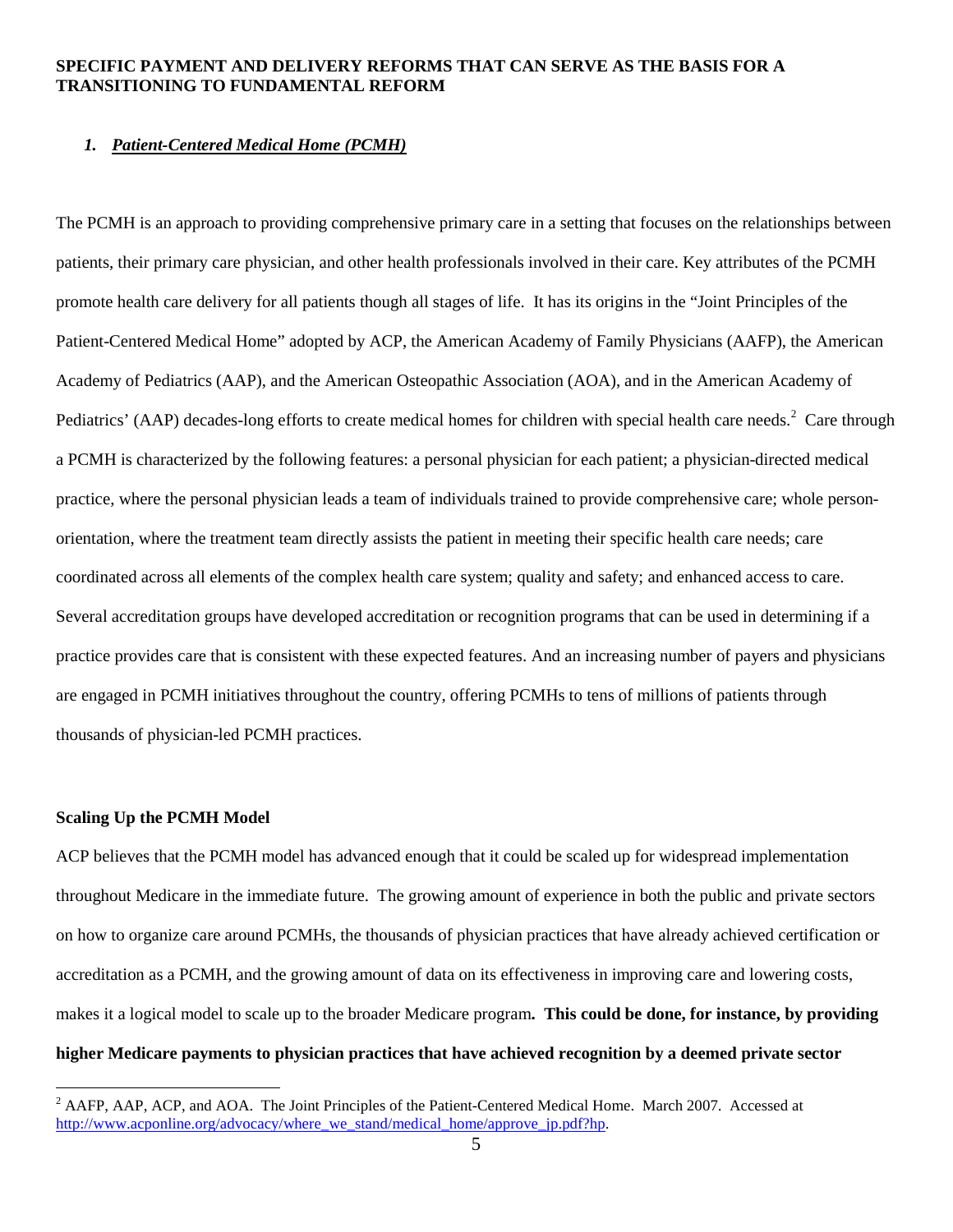**accreditation body.** At a subsequent stage, PCMH performance metrics (now under development) could be added and incorporated into Medicare payment policies.

At the same time, ACP recognizes that there are challenges to the PCMH model. Some of these include:

- The need for care coordination across settings and the continuum of patient care.
- Related to the issue of care coordination is the lack of real- or near-time data being provided to practices on their patients, which makes it extremely challenging for them to provide proactive, patient-centered care. This is exacerbated by the lack of effective data and information sharing across sites of care.
- Finally, in many cases, practices are transforming to provide services to their patients in line with the PCMH model, but are only paid to do so for a subset of their patient population (e.g., Wellpoint and Aetna are paying them a per member per month payment for their beneficiaries, but they are not receiving payment from CMS for their Medicare patients). This issue is being addressed in some areas of the country, particularly those that will be selected to participate in the CMS Innovation Center's Comprehensive Primary Care Initiative (CPCi), but many other practices across the country are not being "made whole" in terms of payment for the work they are doing.

# *2. Patient-Centered Medical Home – Neighborhood*

The Patient-Centered Medical Home-Neighborhood (PCMH-N) concept was initially described by ACP in a position paper, developed by our Council of Subspecialty Societies.<sup>[3](#page-5-0)</sup> The paper observes that the effectiveness of the PCMH care model is dependent on the contributions of the many subspecialists, specialists, and other health care entities (e.g., hospitals, nursing homes) involved in patient care. Specialty and subspecialty practices, hospitals, and other health care professionals and entities that provide treatment to the patient need to be recognized and provided with structural support—both non-financial and financial—for engaging in patient-centered practices that complement and support the efforts of the PCMH to provide high quality, efficient, coordinated care.

<span id="page-5-0"></span> $3$  American College of Physicians. The patient centered medical home neighbor: The interface of the patient centered medical home with specialty/subspecialty practice. 2010. Accessed a[t http://www.acponline.org/advocacy/where\\_we\\_stand/policy/](http://www.acponline.org/advocacy/where_we_stand/policy/)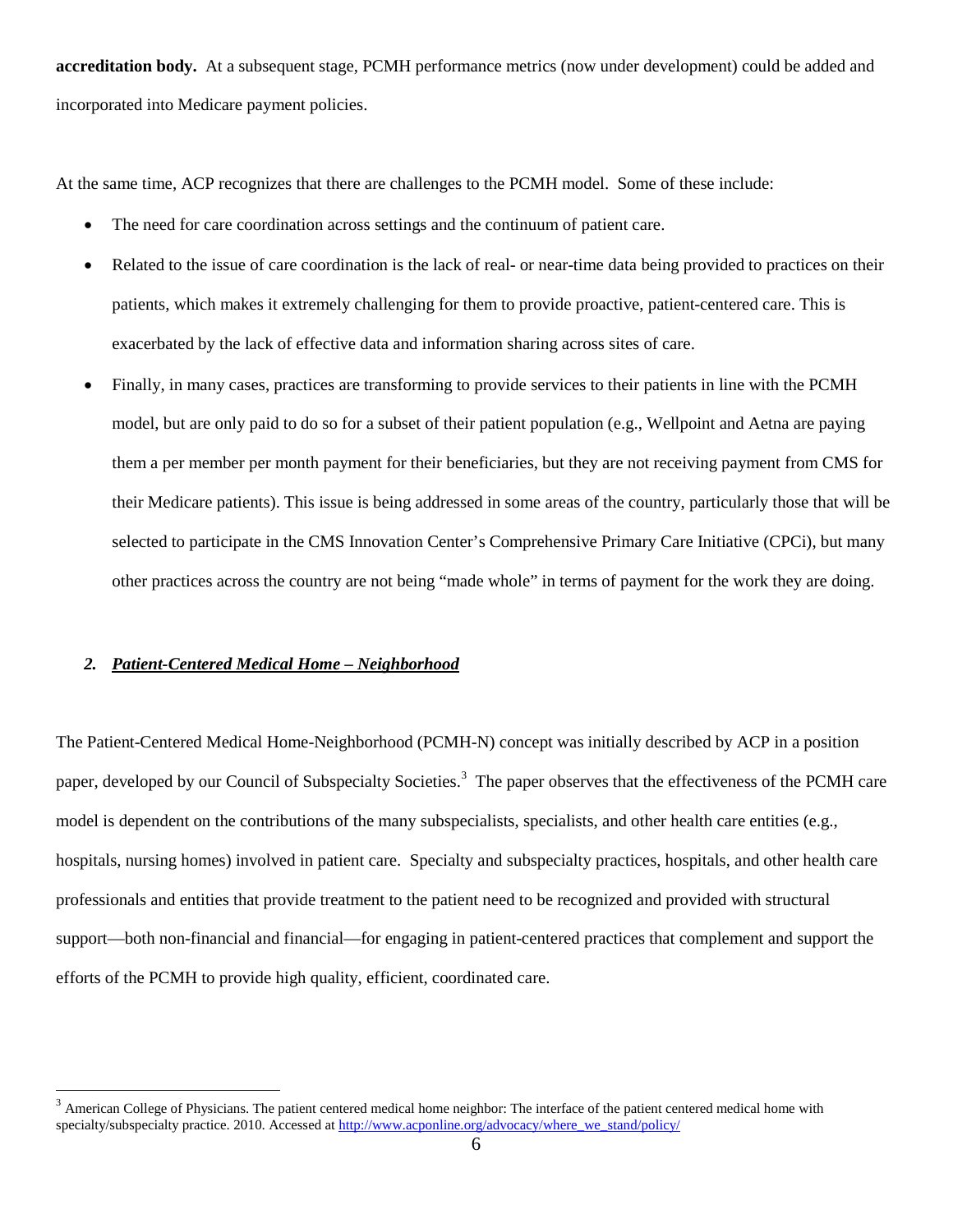The NCQA is in the process of developing a "medical neighbor" recognition process that identifies specialty and subspecialty practices that engage in activities supportive of the PCMH model—with particular emphasis on care coordination and integration. This decision was made following the conclusion of a comprehensive feasibility study in which this concept was strongly supported by multiple health care stakeholders. In addition, the American Board of Internal Medicine and the NCQA are now collaborating to align aspects of Maintenance of Certification and the new "medical neighbor" recognition process.

This new NCQA program, and similar efforts, can serve to encourage specialty/subspecialty practices and other "neighborhood" health care entities currently not involved within an integrated system—settings in which most care is currently being delivered—to implement these important processes. This is already happening in several areas of the country. For example:

- The Vermont Blueprint for Health program is implementing a program in which medical home and related, anchored subspecialty practices engaging in efficient, integrative processes will be sharing a monthly care coordination fee for the treatment of chronic obstructive pulmonary disease (COPD), congestive heart failure (CHF), diabetes, and asthma.
- The Texas Medical Home Initiative will require participating primary care practices to establish care coordination agreements with their most frequently referred to specialist and hospital settings.
- Programs in both the Denver and Grand Junction areas of Colorado are in the process of implementing "medical neighborhood" programs that promote increased integration among primary and specialty care practices.

Given the significant and rapid growth of activity to advance the PCMH neighbor concept, ACP believes that the PCMH-Neighborhood model will be ready to be scaled up for implementation throughout Medicare in the near future—and therefore could be incorporated into a transitional value-based payment approach.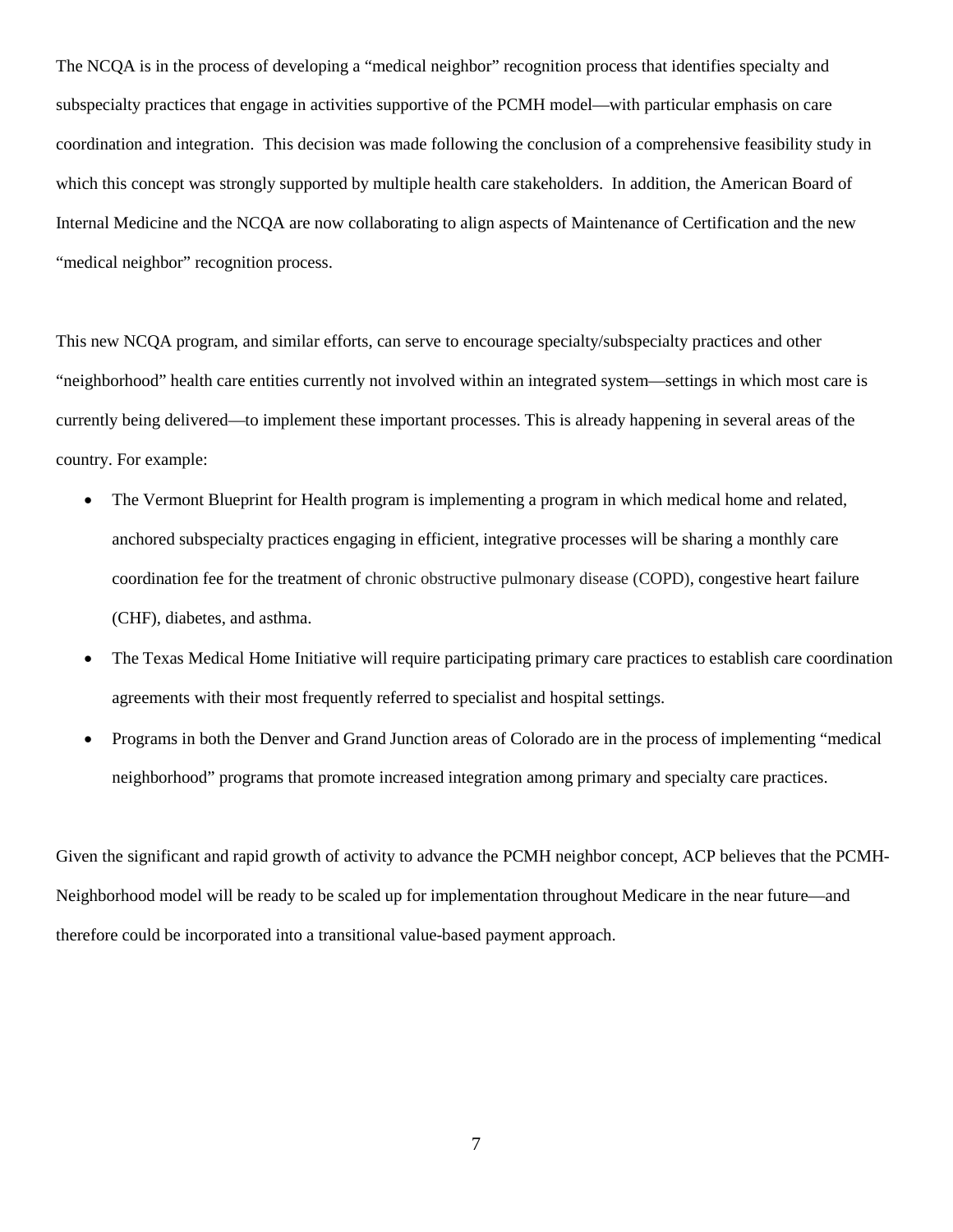# **DEVELOPING PAYMENT POLICIES TO SUPPORT PHYSICIAN-LED PROGRAMS TO PROMOTE HIGH VALUE CARE**

Medical specialty societies, including ACP, are taking a leading role in developing and implementing programs to improve the value of care provided to patients. These programs could also be considered for incorporation into a QI/VBP model.

ACP's High Value, Cost-Conscious Care Initiative (HVCCC), which includes clinical, public policy, and educational components, was designed to help physicians and patients understand the benefits, harms, and costs of an intervention and whether it provides good value, as well as to slow the unsustainable rate of health care cost increases while preserving high-value, high-quality care.  $4\overline{ }$  $4\overline{ }$ 

For the clinical component of the HVCCC Initiative, ACP has released materials focused on three areas: low back pain, oral pharmacologic treatment of type 2 diabetes, and colorectal cancer. Furthermore, as part of this initiative, ACP convened a workgroup of physicians that identified, using a consensus-based process, 37 common clinical situations in which screening and diagnostic tests are used in ways that do not reflect high-value care.<sup>[5](#page-7-1)</sup> Furthermore, on July 10, 2012, outcomes and may cause harm. The free curriculum, available at www.highvaluecarecurriculum.org, is designed to ACP and the Alliance for Academic Internal Medicine (AAIM) unveiled a high-value, cost-conscious care curriculum to help train internal medicine residents about how to avoid overuse and misuse of tests and treatments that do not improve engage internal medicine residents and faculty in small group activities organized around actual patient cases that require careful analysis of the benefits, harms, costs, and use of evidence-based, shared decision making. The flexible curriculum consists of ten, one hour interactive sessions that can be incorporated into the existing conference structure of a program.

<span id="page-7-0"></span><sup>&</sup>lt;sup>4</sup> Additional information on ACP's High Value, Cost-Conscious Care Initiative (HVCCC) can be found at  $\frac{http://www.acpondine.org/clinical-information/resources/hvccc.htm}{5}$ .

<span id="page-7-1"></span>Qaseem A, Alguire P. et al. Appropriate Use of Screening and Diagnostic Tests to Foster High-Value, Cost-Conscious Care. *Ann Intern Med.* 2012;156:147-149. Accessible at<http://www.annals.org/content/156/2/147.full.pdf+html?sid=10a2df33-7fa3-45c1-a01d-dc7ecd1b9f6c>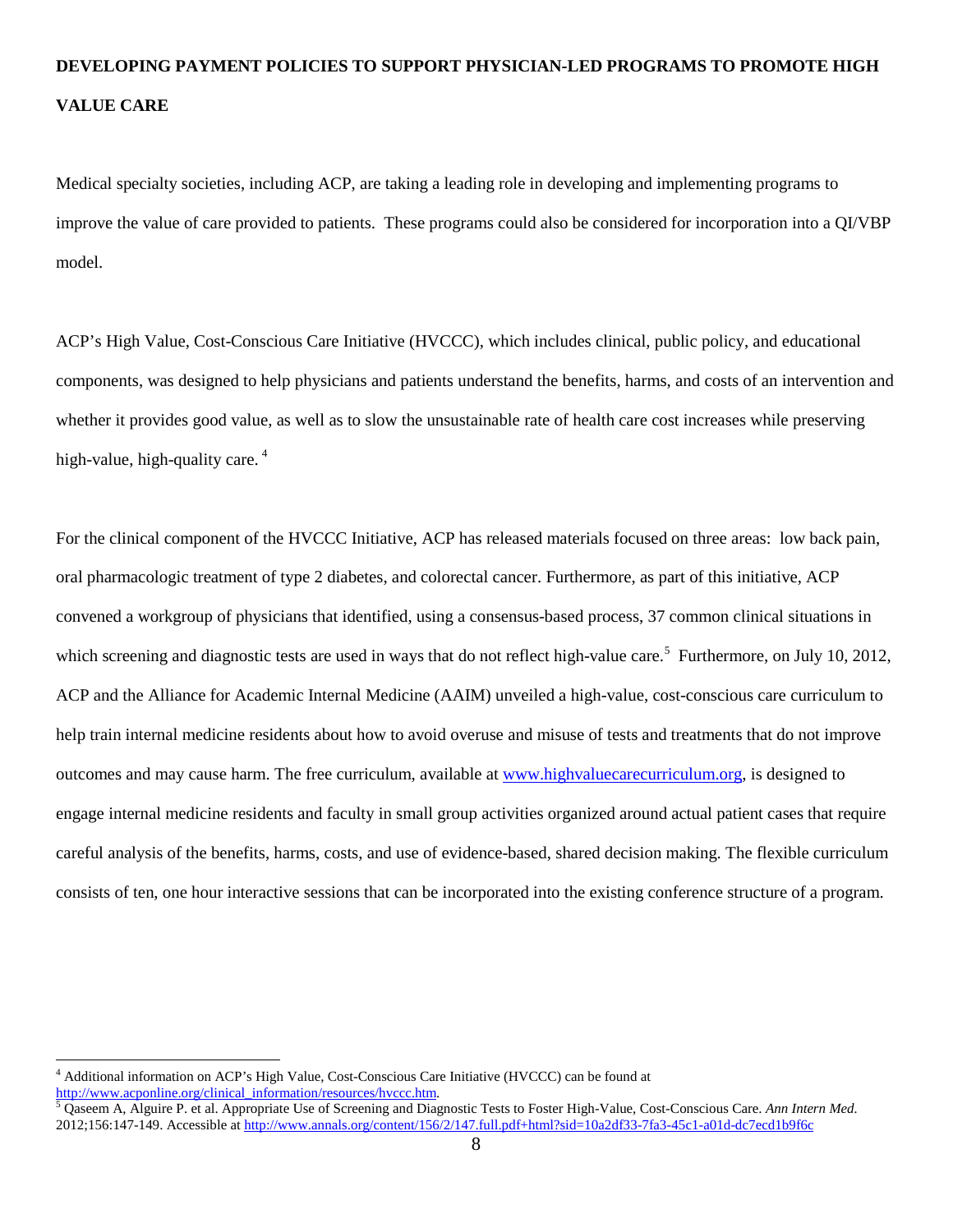ACP has also joined other leading professional medical organizations in the Choosing Wisely campaign,<sup>[6](#page-8-0)</sup> which complements our HVCCC Initiative. An initiative of the American Board of Internal Medicine (ABIM) Foundation, the goal of the Choosing Wisely campaign is to promote thoughtful discussions among physicians, patients, and other stakeholders about how to use health care resources to improve quality of care. In April 2012, ACP unveiled our list of "Five Things"[7](#page-8-1) internists and patients should question in internal medicine.

On April 19, 2012, ACP and Consumer Reports announced a new collaborative effort to create a series of *High Value Care* resources to help patients understand the benefits, harms, and costs of tests and treatments for common clinical issues. The resources will be derived from ACP's evidence-based clinical practice recommendations published in *Annals of Internal Medicine*. The initial pieces of the *High Value Care* series will be two patient brochures about diagnostic imaging for low back pain and oral medications for type 2 diabetes. The *High Value Care* resources will be available on the websites of ACP [\(ACPonline.org\)](http://www.acponline.org/index.html), Consumer Reports [\(ConsumerReports.org\)](http://consumerreports.org/), and *Annals of Internal Medicine*  $(Annals.org)<sup>8</sup>$  $(Annals.org)<sup>8</sup>$  $(Annals.org)<sup>8</sup>$  $(Annals.org)<sup>8</sup>$ 

Programs like ACP's HVCCC initiative could be supported by Medicare payment policies by: (1) reimbursing physicians appropriately for spending time with patients to engage them in shared decision-making based on the recommendations from those programs and similar efforts by other specialty societies and (2) developing a way to recognize, with higher payment updates, physicians who can demonstrate that they are incorporating such programs into their practices and engaging with their patients. For instance, under a transitional VBP program, physicians might qualify for higher updates if they can demonstrate that they have a plan to use evidence-based guidelines on high value care, developed by their own professional societies, to inform, educate, and engage patients in shared decision-making on clinical treatment options. The goal would be to provide ongoing structural payment support to such physicians and patients in shared decisionmaking based on the guidelines, not to link payment for any specific test or procedure to the clinical guidelines.

<span id="page-8-1"></span><span id="page-8-0"></span><sup>&</sup>lt;sup>6</sup> More information on the Choosing Wisely campaign can be found at:  $\frac{http://choosingwisely.org/}{http://choosingwisely.org/}$ .<br><sup>7</sup> ACP's list of "Five Things" internists and patients should question in internal medicine can be found at: http://choosingw [content/uploads/2012/04/5things\\_12\\_factsheet\\_Amer\\_College\\_Phys.pdf](http://choosingwisely.org/wp-content/uploads/2012/04/5things_12_factsheet_Amer_College_Phys.pdf).<br><sup>8</sup> More information on this effort can be found at: [http://www.acponline.org/pressroom/high\\_value\\_care\\_ed\\_materials.htm.](http://www.acponline.org/pressroom/high_value_care_ed_materials.htm)

<span id="page-8-2"></span>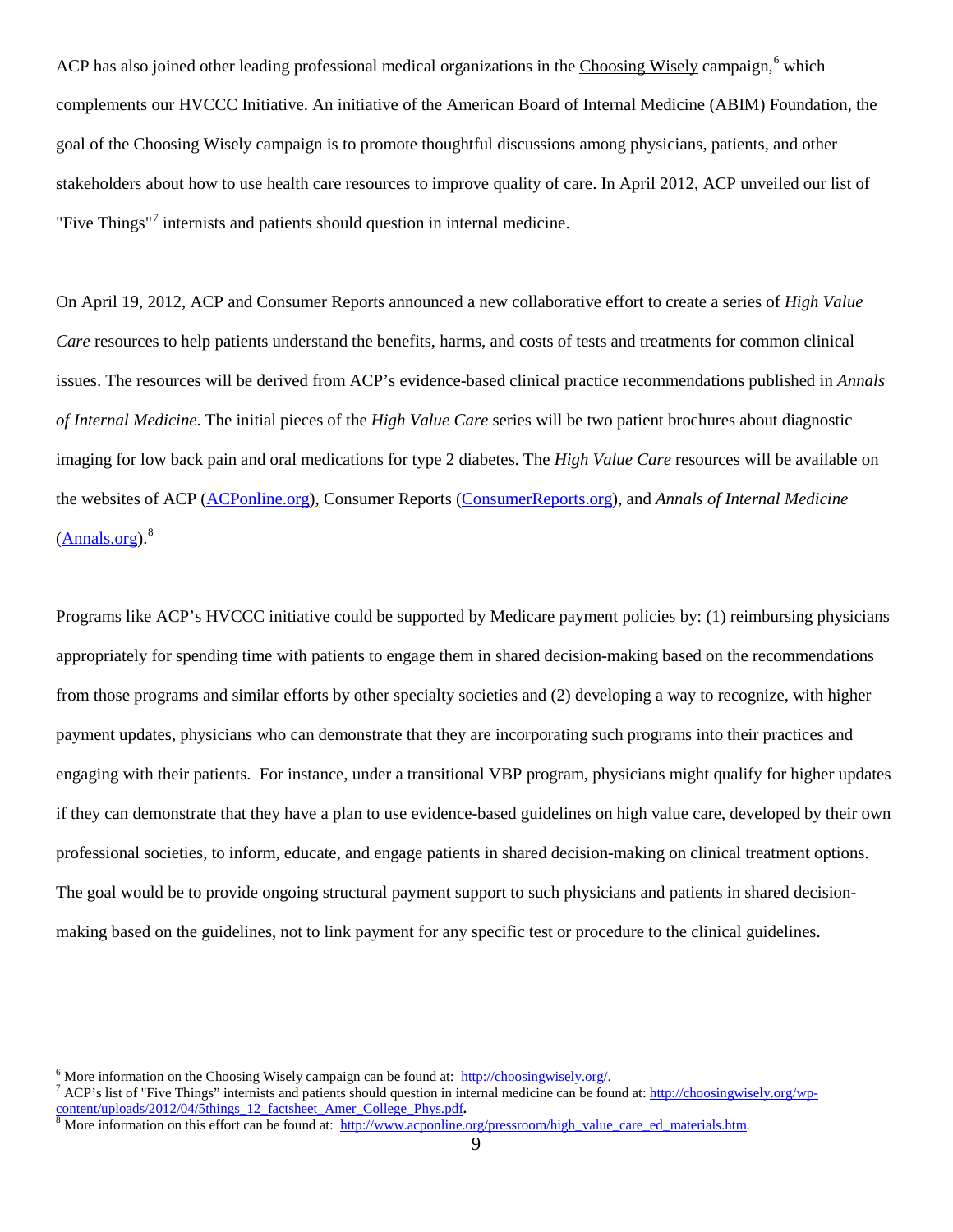ACP also has a long and multi-faceted history of promoting patient-centered high quality care, through the publication of original scientific research, the provision of critical reviews and advice on performance measure development and use, the development of evidence-based guidelines, clinical decision aids, and quality improvement programs. These efforts serve to support comprehensive value-based approaches like the HVCCC Initiative that is described above.

## *Original Scientific Research*

The *Annals of Internal Medicine* is ACP's flagship scientific publication and forms one of the most widely cited peerreviewed medical journals in the world. The journal has been published for 80 years and accepts only 7 percent of the original research studies submitted for publication.

#### *Quality and Outcome Measures*

While ACP does not develop performance measures, the College is deeply involved in the critical review and provision of comments on performance measures developed by other organizations. The goal is to ensure that the measures are based on high quality clinical evidence. ACP also reviews performance measures that are currently under development or endorsement at national organizations like the NCQA, CMS, and the American Medical Association Physician Consortium on Performance Improvement. Furthermore, ACP reviews performance measures related to ACP's Clinical Guidelines, Guidance Statements, and Best Practice Advice papers.

In addition, ACP educates its membership on performance measurement initiatives through the development of policy papers and performance measurement commentaries in peer reviewed scientific journals. Most recently, ACP produced a policy paper on "The Role of Performance Assessment in a Reformed Health Care System".<sup>[9](#page-9-0)</sup> This paper discusses in detail ACP's support for payment and delivery system reforms that promote high-value care, improved patient experiences, better population health, improved patient safety, and reduced per capita spending.

<span id="page-9-0"></span><sup>&</sup>lt;sup>9</sup> Available at: http://www.acponline.org/advocacy/where\_we\_stand/policy/performance\_assessment.pdf.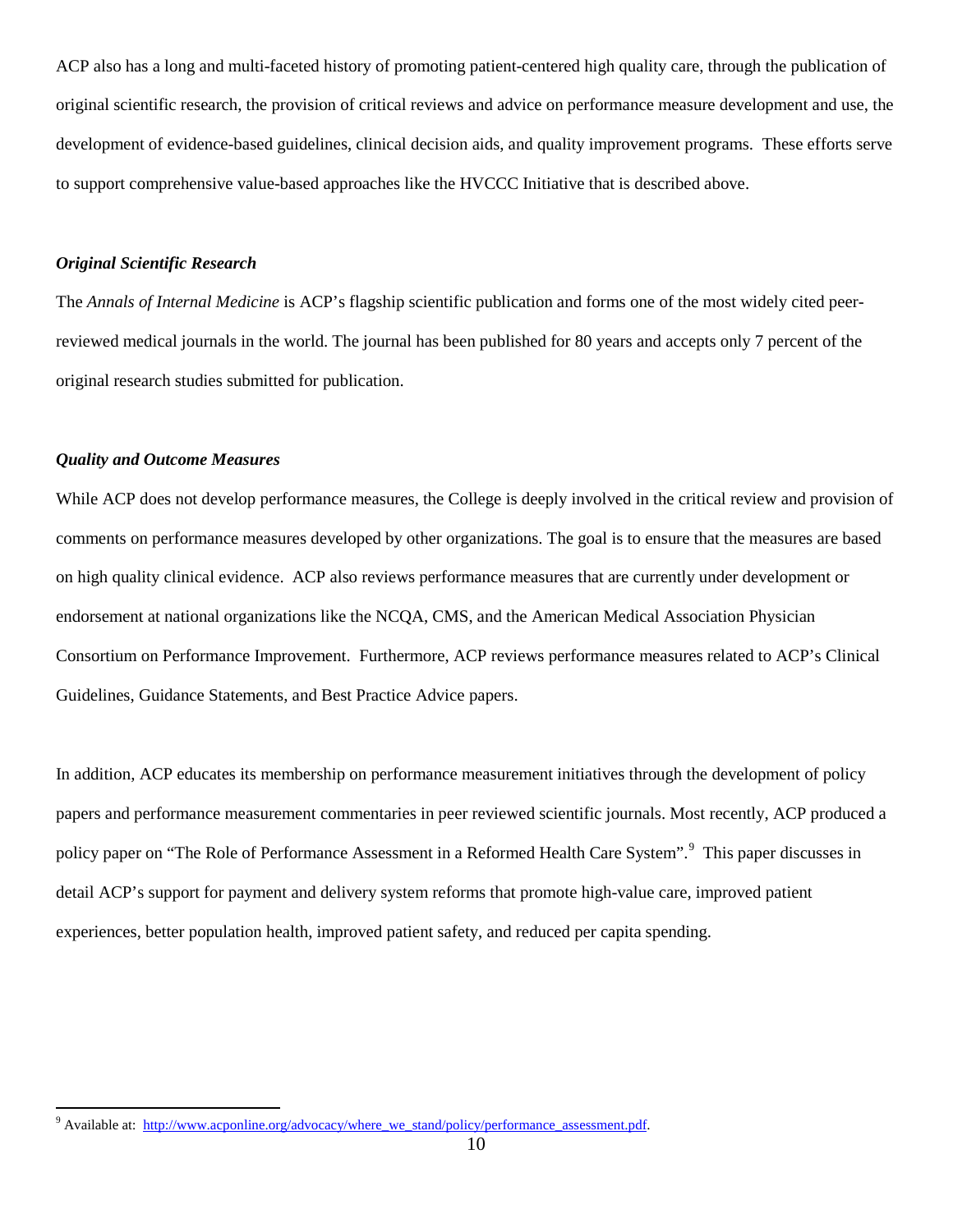## *Evidence-Based Guidelines*

ACP has been producing evidence-based clinical practice guidelines since 1981 and is one of the oldest programs in the country.<sup>[10](#page-10-0)</sup> ACP's goal is to provide clinicians with recommendations based on the best available evidence; to inform clinicians of when there is no evidence; and, to help clinicians deliver the best healthcare possible. Published guidelines are publically and freely available on ACP's website and are represented in databases such as the National Guideline Clearinghouse and the Guidelines International Network library.

# **LEVERAGING EXISTING QUALITY IMPROVEMENT/VALUE-BASED PAYMENT MODELS**

Physicians with a demonstrated commitment to quality and efficiency, who are not able to participate in the more comprehensive models during the transitional period and possibly in the longer term, could be offered the ability to receive incentives for their participation in existing programs, such as meaningful use (MU), the physician quality reporting system (PQRS), and e-prescribing (eRX), and by harmonizing such programs with specialty boards' practice improvement programs..

Major improvements in the MU, eRx, and PQRS programs are needed, though, if they are to be part of a transitional QI/VBP program. Currently, there is no true alignment among these programs in their measures, reporting requirements, and payment incentives. CMS has been unable to provide timely feedback to physicians regarding whether they are successfully satisfying program requirements, leading to frustration and distrust. ACP has been deeply involved in the national policy issues surrounding the use of health information technology to facilitate effective clinical data sharing including the EHR Incentive Program as initiated with the HITECH Act. In our most recent comments on the notice of proposed rulemaking from both  $CMS<sup>11</sup>$  $CMS<sup>11</sup>$  $CMS<sup>11</sup>$  and  $ONC<sup>12</sup>$  $ONC<sup>12</sup>$  $ONC<sup>12</sup>$  on Stage 2 Meaningful Use, we highlighted our support of the government's vision to use EHRs and health IT to improve care, but believe that more needs to be done to align the measures across all of the initiatives currently underway including CMS' PQRS and e-prescribing programs. While CMS

<span id="page-10-0"></span><sup>&</sup>lt;sup>10</sup> Oaseem A, Snow V, Owens DK, Shekelle P; Clinical Guidelines Committee of the American College of Physicians. The development of clinical practice guidelines and guidance statements of the American College of Physicians: summary of methods. Ann Intern Med. 2010 Aug 3;153(3):194- 9.

<span id="page-10-1"></span> $11$  ACP's comments on Stage 2 Meaningful Use to CMS can be found at: http://www.acponline.org/advocacy/where\_we\_stand/health\_information\_technology/cms\_nprm.pdf. <sup>12</sup> ACP's comments on Stage 2 Meaningful Use to ONC can be found at:

<span id="page-10-2"></span>[http://www.acponline.org/advocacy/where\\_we\\_stand/health\\_information\\_technology/onc\\_nprm.pdf.](http://www.acponline.org/advocacy/where_we_stand/health_information_technology/onc_nprm.pdf)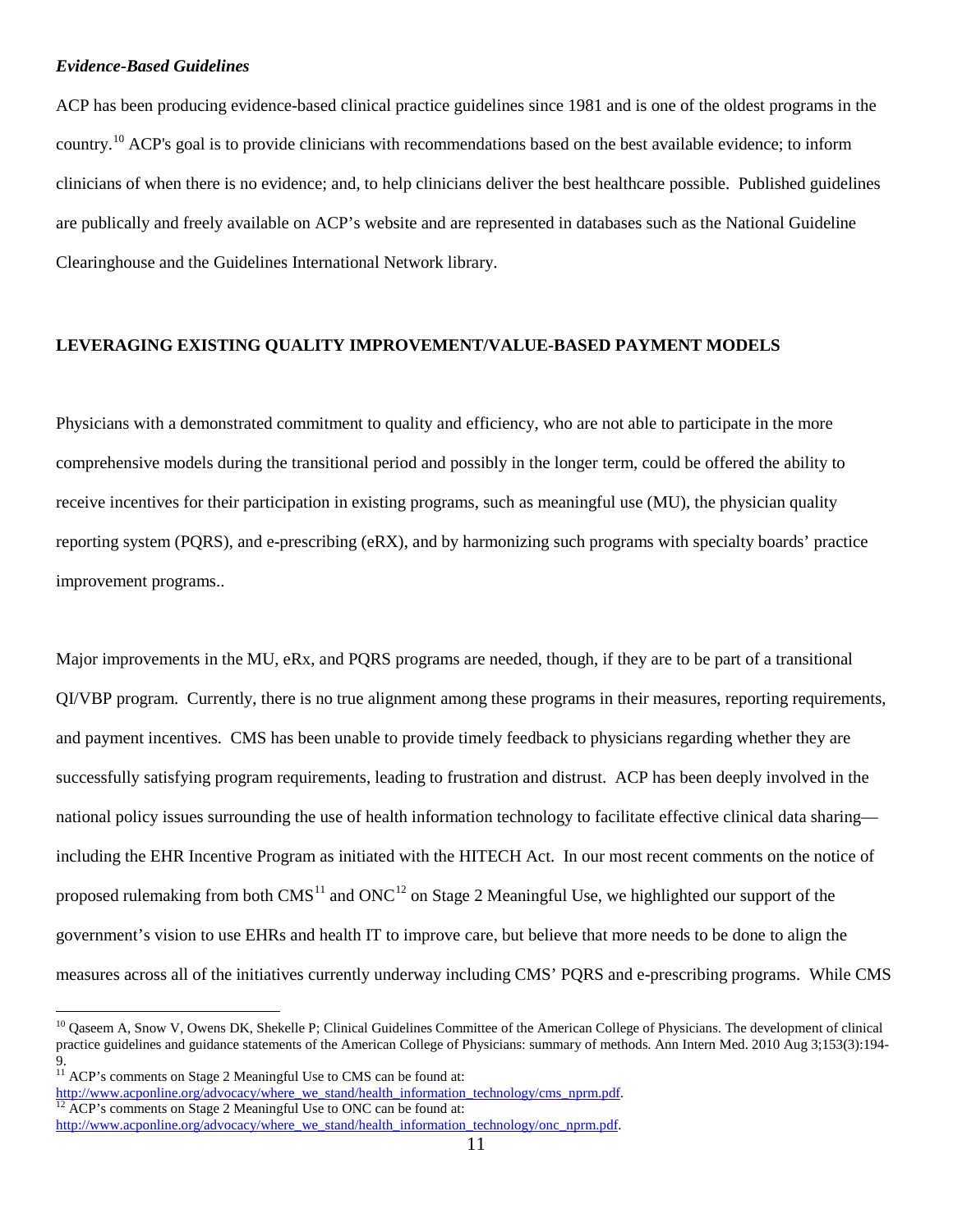has made strides in aligning the measures at a high level, the technical requirements in each of the programs are different enough that dual processes must be undertaken. We are also concerned about the approach that CMS has taken when structuring the penalty phases of the EHR Incentive Programs, the eRx program, and PQRS by requiring that the activity to avoid the penalty must be completed in the prior year or even two years in advance of the legislated deadline. As a result, CMS has effectively moved up the legislated deadline beyond what the market can bear and what is meaningful and actionable by the physicians.

In addition, ACP recommends that measures and measure strategies be thoughtfully aligned with – and where possible leverage – the regular practice assessment, reporting, and quality improvement activities that individual physicians already are required to undertake as part of their specialty board Maintenance of Certification (MOC). For example, the ABIM, which is the largest of the certifying boards, includes in its MOC program a suite of quality measurements, and reporting and improvement tools specifically focused on patient-centered primary care/specialist communication, and will soon introduce a care coordination module developed by several of the experts who also helped shape the PCMH-Neighbor concept, described earlier in this testimony. Aligning PCMH-N practice accreditation standards with professional MOC assessment and improvement activities will send a powerful signal to physicians about the significance of the PCMH model, reduce redundant reporting requirements, and facilitate participation by smaller practices.

ACP is attempting to help primary care clinicians, including those in small practices, apply the distilled scientific and clinical data to their every day practice through registries, practice improvement programs, and technologically advanced tools including tablet- and smart phone-based applications. Patient registries, which involve a systematized method for collecting patient-based data that are often used to help clinicians understand and improve their practice, are being developed and applied by ACP.

• In partnership with the New York-ACP Chapter and Dr. Ethan D. Fried, MD, MS, MACP (the Vice Chair for Education and Residency Training Program Director, in the Department of Internal Medicine at St. Luke's-Roosevelt Hospital and Associate Professor at Columbia University's College of Physicians and Surgeons), ACP's Center for Quality is being certified as a Patient Safety Organization (PSO), as it nationally expands a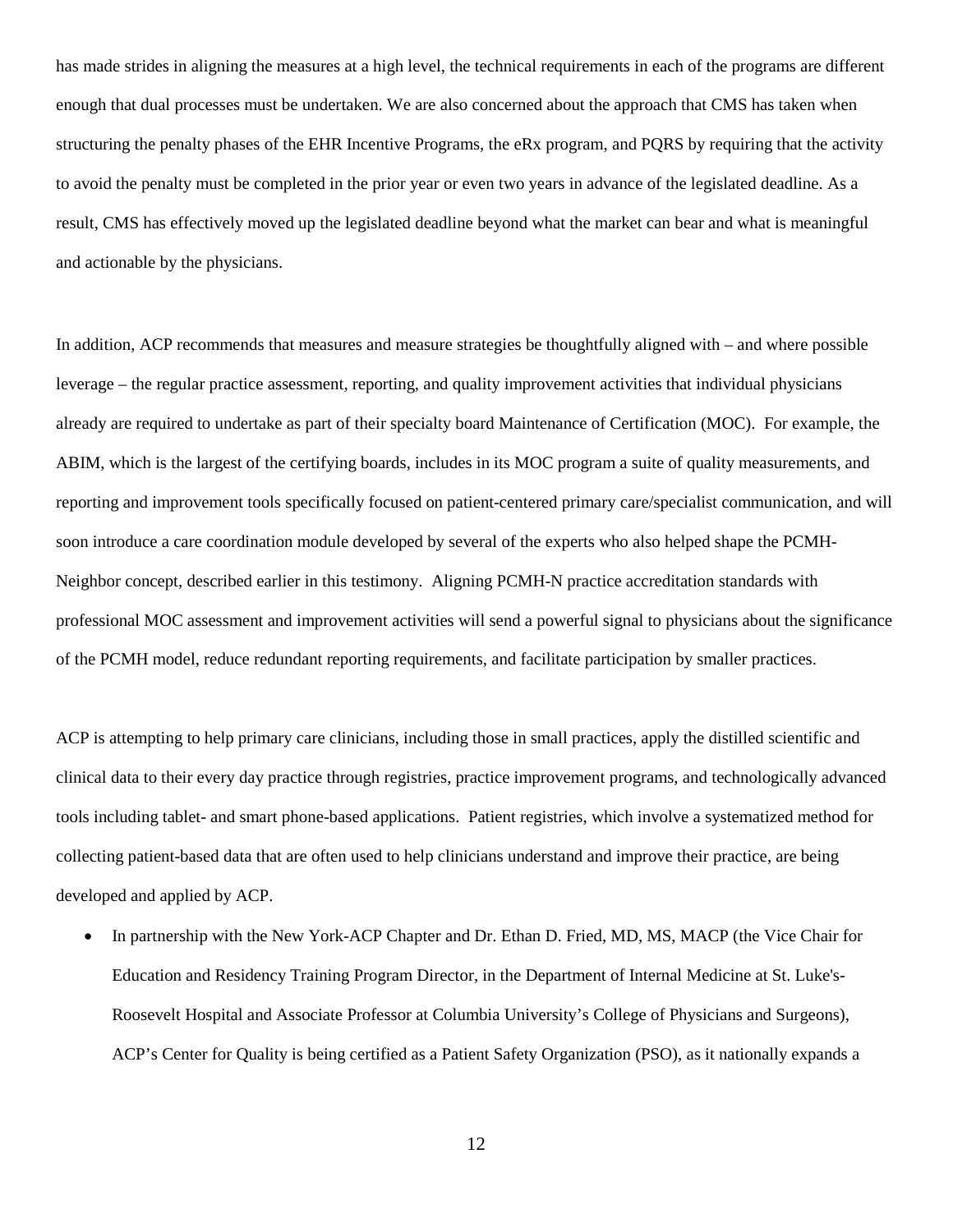registry of "near miss" events, by which physicians and their teams can examine instances in which patient safety was put at risk but averted, so as to understand the factors that contribute to and protect from risks.

- In partnership with the American College of Cardiology, ACP is piloting the PINNACLE Registry for primary care. The PINNACLE Registry not only interfaces with various EHR systems, but also has received the designation of EHR data submission vendor (DSV) permitting submission of PQRS data to CMS, linking quality improvement to pay-for-performance.
- ACP is piloting *MedConcert™,* the first multi-tenant cloud-based platform for QI, including registry, performance measure calculation, and secure communication capabilities. Multiple options for uploading registry data, including data from EHRs and administrative claims databases are permitted with *MedConcert™*. Educational and quality improvement resources are tagged to specific performance gaps on this platform.

Beyond registries, ACP's newly formed Center for Quality is revitalizing its network of physician-quality improvement champions, known as ACPNet. Including nearly 2,000 internists nationwide, this practice-based research network (PBRN) is being surveyed about the methods by which quality improvement and research in the real-world environment can be more readily integrated into the busy practice environment, including the whole medical team. While PBRNs emerged as a tool for understanding real world practice, a still important goal, they are becoming a resource for identifying, testing, and rapidly spreading powerful quality improvement strategies. Accordingly, ACPNet will become the QI laboratory and trendsetter in internal medicine, guided by a national steering group of experts and grassroots leaders.

## **SUGGESTIONS FOR LEGISLATION TO TRANSITION TO A BETTER PAYMENT MODELS**

ACP understands that the Ways and Means Committee and other committees of jurisdiction, will need to consider a wide range of legislative options to move forward from the current broken payment system to one that achieves fundamental reform. We offer the following suggestions for the key components of such a framework for your consideration.

- 1. The framework should repeal the SGR, once and for all, or at the very least, create a pathway to full repeal.
- 2. It should halt the 27% SGR cut (29% cut with sequestration) scheduled on January 1, 2013.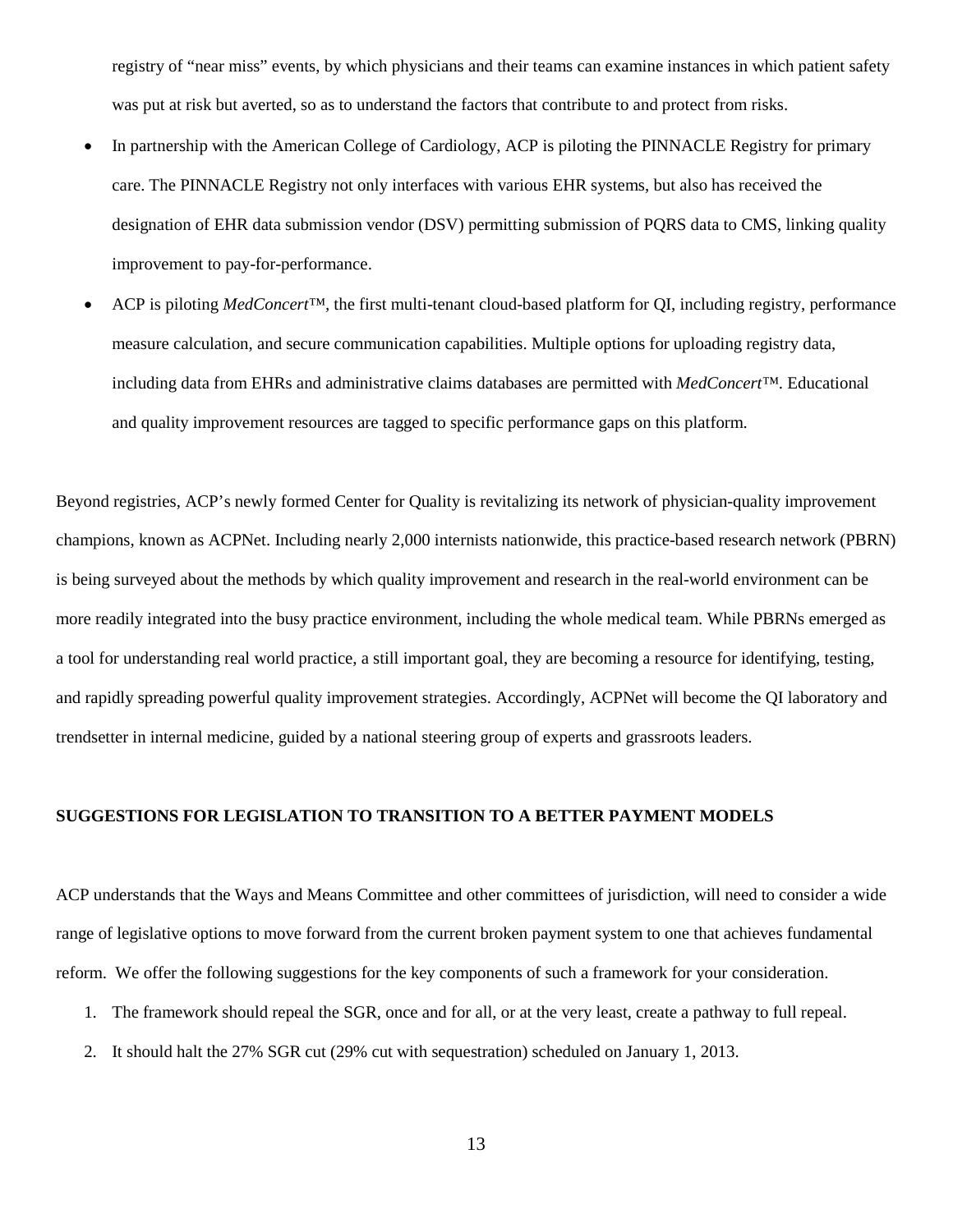- 3. It should replace scheduled SGR cuts in subsequent years with positive updates for all physicians, providing stable payments at least through 2017, and with higher payment updates for undervalued primary, preventive, and care coordination services.
- 4. It should begin the transition to new payment models by establishing a Transitional Quality Improvement/Value-Based Payment Initiative, as described in the principles offered earlier in this testimony, built upon physician-led efforts to improve payment and delivery systems (including PCMHs and PCMH-Ns) and to promote evidencebased, high-value care.
- 5. It should leverage and improve the existing MU, eRx, and PQRS programs, and harmonize them with specialty boards' practice improvement programs to the extent possible, as discussed earlier.
- 6. It should support further evaluation and testing of a wide variety of payment and delivery system reforms.
- 7. It should outline a process and timetable to achieve fundamental payment reforms.

ACP is encouraged that several legislative proposals have been developed that include many of the above elements, including the bipartisan Medicare Physician Payment Innovation Act, H.R. 5707, introduced by Reps. Allyson Schwartz and Joe Heck, and a proposal being developed by Rep. Tom Price, a member of this subcommittee, and Rep. Charles Boustany. ACP appreciates Drs. Price and Boustany's efforts to reach out to ACP and others by asking for our input on their draft legislative framework, and we have shared our suggestions with them. We look forward to continuing to work with this Subcommittee on Health and other committees of jurisdiction on legislation to transition from the current broken payment system to one that achieves fundamental reform, based on physician-led quality improvement initiatives.

## **SUMMARY AND CONCLUSION**

The College specifically recommends that:

1. Congress and the Medicare program should work with ACP and other physician organizations to develop a transitional QI/VBP initiative that would provide higher updates to physicians who successfully participate in a transitional QI/VBP initiative, consistent with the principles discussed above.